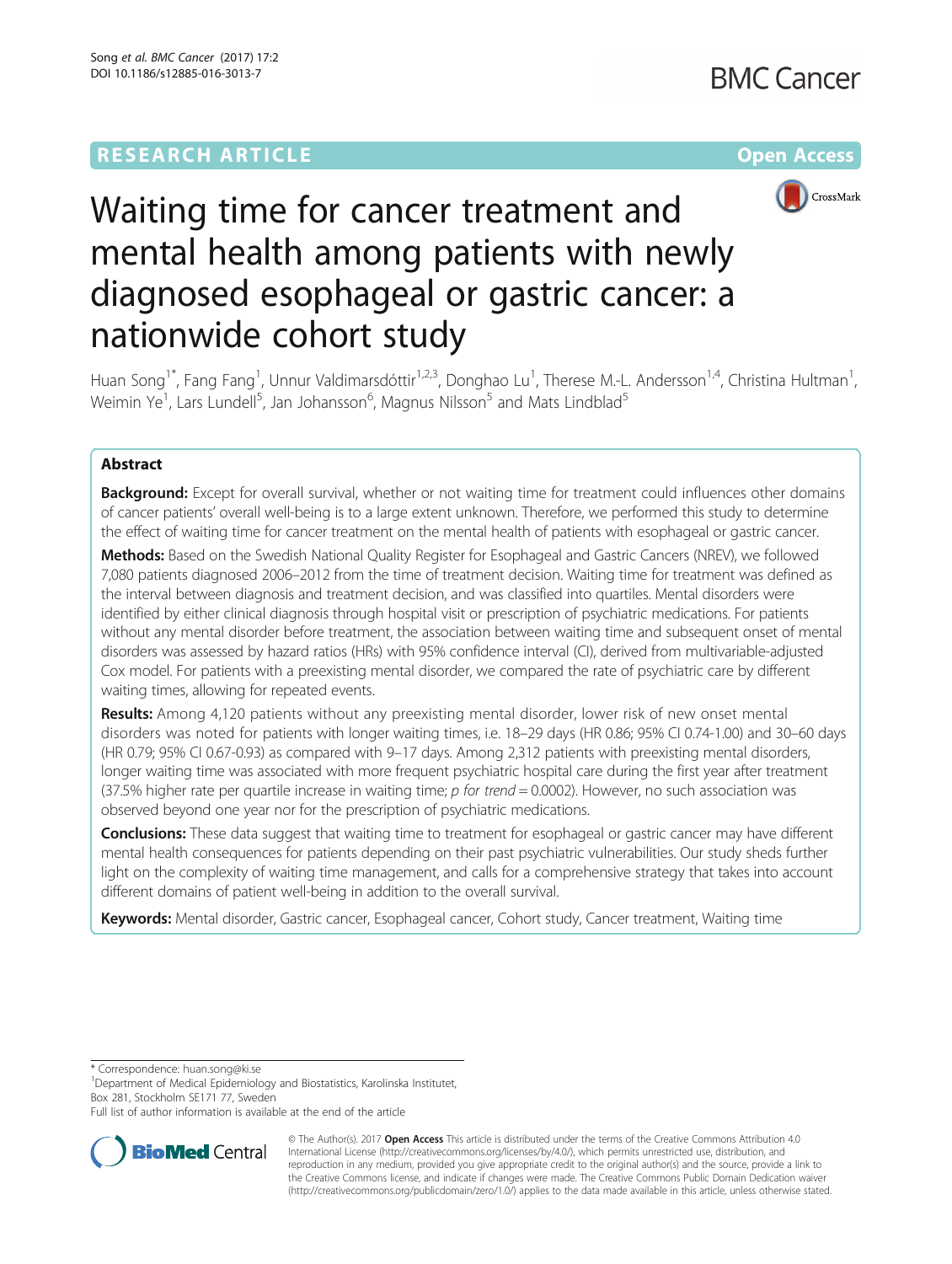# Background

Given that the impact of tumor stage on survival is undisputed, it is problematic that the majority of tumors are diagnosed at a relatively advanced stage, when accelerated tumor growth and metastasis formation are imminent [[1, 2\]](#page-7-0). Therefore, it is logical to believe that a timely diagnostic work-up and treatment are of critical importance for the subsequent disease course and survival of the patients. However, previous studies, either from observational investigations [[3, 4\]](#page-7-0) or interventional studies ('Cancer waiting times targets' project [\[5](#page-7-0)], introduced by UK government in 2000 [[6\]](#page-7-0)) failed to show a clear survival benefit of shortened waiting time for cancer treatment. This was true even for relatively aggressive cancers, e.g. esophageal, gastric cancers [[7](#page-7-0), [8\]](#page-7-0) and pancreatic cancer [\[6\]](#page-7-0). Yet, whether or not shorter waiting time for treatment influences other domains of cancer patients' overall well-being is to a large extent unknown.

Cancer patients have been shown to have increased risks of multiple mental disorders both immediately after cancer diagnosis and later on [[9, 10\]](#page-7-0). Knowledge about determinants for such risk increase may shed light on potential interventions. Due to the multimodality cancer diagnostics and therapies to date, waiting time for cancer treatment is likely to be increasing [\[11](#page-7-0)–[13](#page-7-0)]. There is therefore an urgent need to clarify the impact of the extended waiting time on patient well-being in general, including the subsequent risk of mental disorders. To this end, we performed a cohort study to address the effect of waiting time for cancer treatment on the mental health of patients with newly diagnosed esophageal or gastric cancer.

# Methods

# Database and study design

Our study was based on the National Registry for Esophageal and Gastric Cancers (NREV), which included all patients with a diagnosis of esophageal or gastric cancer in Sweden. Details about this register, including its validity, have been described elsewhere [[14](#page-7-0)]. Briefly, the register was officially launched in 2006, where patients were recruited from all health care providers diagnosing and managing gastric and esophageal cancers in Sweden. With regular checking with the Swedish Cancer Register to identify any potential additional patients, the NREV database has an average coverage of 92% for each calendar year [\[14\]](#page-7-0). Comprehensive information regarding diagnosis and treatment (mainly operations) was collected through questionnaires completed by the responsible physicians. The register was further cross-linked to the nationwide Cause of Death Register, Patient Register, Prescribed Drug register, and Emigration Register, obtaining information on follow-up outcomes of these patients.

In total, 7,984 patients with either an esophageal or gastric cancer were registered in NREV during 2006– 2012. We excluded patients with conflict information (died or emigrated before diagnosis,  $n = 60$ ), or with missing (567) or incorrect (275) information on the date of treatment decision, leaving 7,080 patients (88.7%) in the present analyses. All patients were followed until death, emigration out of Sweden, or December 31, 2012, whichever occurred first. This study was approved by the Regional Ethical Review Board in Stockholm, Sweden (Dnr 2013/596-31/3). Since we used de-identified register data, individual informed consent was not sought in line with institutional regulations.

# Waiting time for cancer treatment

Since the exact starting date of cancer treatment was not available for patients without surgical treatment in NREV, we used the date of treatment decision as a proxy of treatment initiation for all participants. Waiting time for cancer treatment was accordingly defined as the time interval between cancer diagnosis and treatment decision. For most of the patients, treatment started several days after treatment decision. For patients that received primary surgical treatment (22%), however, the actual waiting time until surgery might be postponed because of suboptimal physical status, routine pre-operation exams, or simply a queue to surgery. Nevertheless, a strong correlation was detected between the waiting time from cancer diagnosis to surgery and the waiting time between diagnosis and treatment decision (Pearson correlation  $coefficient = 0.86$ ).

# Ascertainment of mental disorders

We ascertained mental disorders in two ways. Through cross-linkage to the Swedish Patient Register, we identified all inpatient or outpatient hospital visits with a mental disorder as one of the discharge or outpatient diagnoses, using the 10th Swedish revision of International Classification of Diseases codes (ICD-10: F10-F99). To complement the definition of mental disorders by using hospital diagnoses alone, we additionally assessed the use of psychiatric medications, by linking the cohort to Prescribed Drug Register. The selected psychiatric medications included antipsychotics (ATC code: N05A), anxiolytics (N05B) and antidepressants (N06A). Patients with any hospital visit or drug prescription with the above-mentioned ICD or ATC codes before treatment decision were defined as having a preexisting mental disorder. In sub-analyses, we specifically examined depression (ICD10: F32 or F33; ATC code N06A) and anxiety (ICD10: F40 or F41; ATC code N05B).

# Statistical analyses

We first presented the basic characteristics of patients with different waiting times for treatment. The patients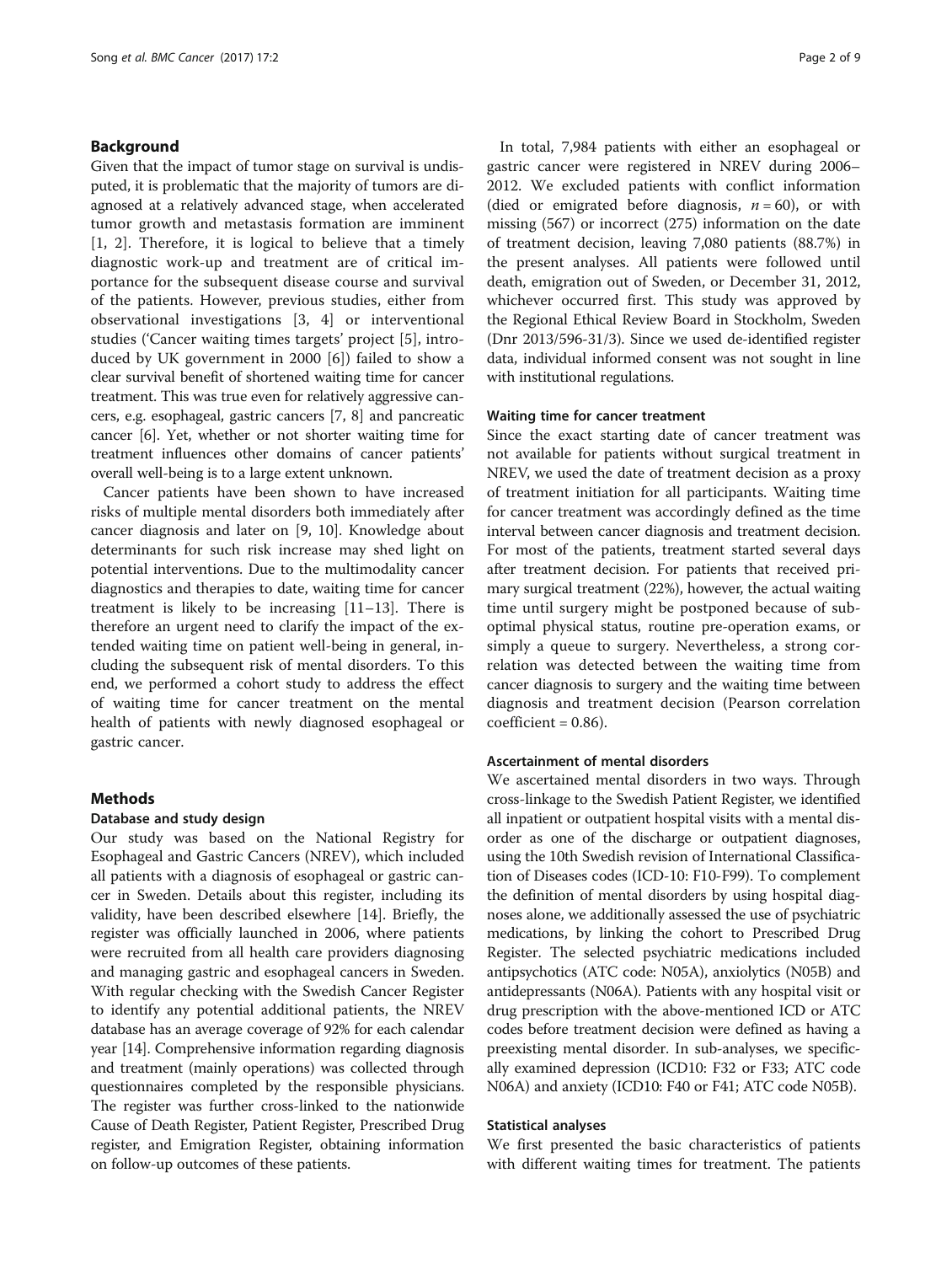with a waiting time greater than 60 days ( $n = 648, 9.2\%)$ were then excluded from the following analyses, since such long delay was unusual and might allegedly reflect additional complexity of the disease or a strong wish of the patients. The remaining cancer patients were classified into four groups  $(\leq 8 \text{ days}, 9-17 \text{ days}, 18-29 \text{ days})$ or 30–60 days), according to quartile distributions. Because a large proportion of patients presented with a history of mental disorder before treatment decision (35%), we performed separately the primary analyses for patients with and without such history.

### Patients without previous mental disorders

For 4,120 patients without any mental disorders before treatment decision, we followed them from date of treatment decision until first diagnosis of mental disorder (captured by either hospital visit or prescription of psychiatric drugs), emigration, death, or December 31, 2012, whichever occurred first. The association between waiting time and risk of mental disorder was examined by comparing the respective waiting time groups. We calculated hazard ratios (HRs) with their 95% confidence intervals (CIs) by Cox model, adjusting for age at diagnosis, sex, marital status (single, married, divorce, or widow/widower), education level (<9 years, 9–12 years, or >12 years), physical status (The American Society of Anesthesiologists (ASA) classification <2, or 2 and above), cancer type (esophageal or gastric cancer), pathological/ clinical (if pathological stage unavailable) stage (0-II stage, III stage, or IV stage), planned treatment type (curative, palliative, or supportive treatment), multidisciplinary (MDC) meeting (yes or no), admission pathway (general physician referral or emergency visit), and hospital volume (low, median, or high). Since a dramatically increased risk of mental disorders around cancer diagnosis has been reported [[10\]](#page-7-0), we used time since cancer diagnosis as the underlying timescale for Cox models after taking into account the delayed cohort entry (the number of days between cancer diagnosis and treatment decision). The proportional hazards assumption was checked graphically by Schoenfeld's partial residuals. Neither waiting time groups nor the above covariates appeared to violate this assumption. Cumulative incidence curves of mental disorders for different waiting time groups were graphed using the Nelson-Aalen method.

To assess potential effect modifiers of the studied associations, we performed sub-group analyses by different characteristics (e.g. sex, age group, etc.). We then separately analyzed mental disorders identified through hospital diagnosis alone and psychiatric medications alone assuming that mental disorders identified through hospital visits represent a severer phenotype compared to mental disorders identified through prescribed medications alone. Lastly, in addition to lumping together all

mental disorders, we individually assessed HRs for depression and anxiety disorders.

#### Patient with previous mental disorders

For 2,179 patients with a mental disorder history before cancer diagnosis and 133 patients with a newly onset mental disorder during the waiting time for treatment, we compared the rate of psychiatric care (either through hospital visit or prescription of psychiatric medication) after treatment decision between different waiting time groups by extended Cox models (counting process model) [[15\]](#page-7-0), enabling inclusion of repeated events. Due to the overall violated proportional hazard assumption we divided the follow-up period  $\langle$  <1 year and ≥1 year) and fitted separate models. The Cox models were adjusted for all covariates stated above.

# Sensitivity analysis

A sensitivity analysis was conducted among patients that received surgical treatment alone (without preoperative treatment,  $n = 1618$ ), for whom the waiting time to the actual treatment (surgery) could be estimated precisely. We repeated all the above-mentioned analyses to validate the results of the main analyses.

To assess potential impact of different time scales on the study results, we further used time since treatment decision, as well as time since 60 days after cancer diagnosis, as the underlying time scales in the Cox models.

A  $p$  value less than 0.05 was considered to be statistically significant. All analyses were conducted in SAS statistical software, version 9.4 (Cary, NC).

# Results

Table [1](#page-3-0) illustrates the baseline characteristics of all participants, as well as by the different groups of waiting time for treatment. Overall, the mean age at the time of cancer diagnosis was 74 years and 65.7% of the patients were male. Patients with shorter waiting times generally had more advanced disease. In particular, patients with the shortest waiting time (1–8 days) tended to be older, with worse physical status, more advanced cancer stage and were more likely to be admitted through emergency visit. Most of these patients received their treatment decision without an MDC meeting (60.8%). Since patients with the shortest waiting time obviously differed from the other patients, we used the second shortest waiting time group ('9-17 days') as the reference group in all following analyses.

# Patients without previous mental disorders

Among patients without a previous history of mental disorder, 1,268 developed a mental disorder during followup. In general, we observed a decreased risk of mental disorder for patients with longer waiting times, compared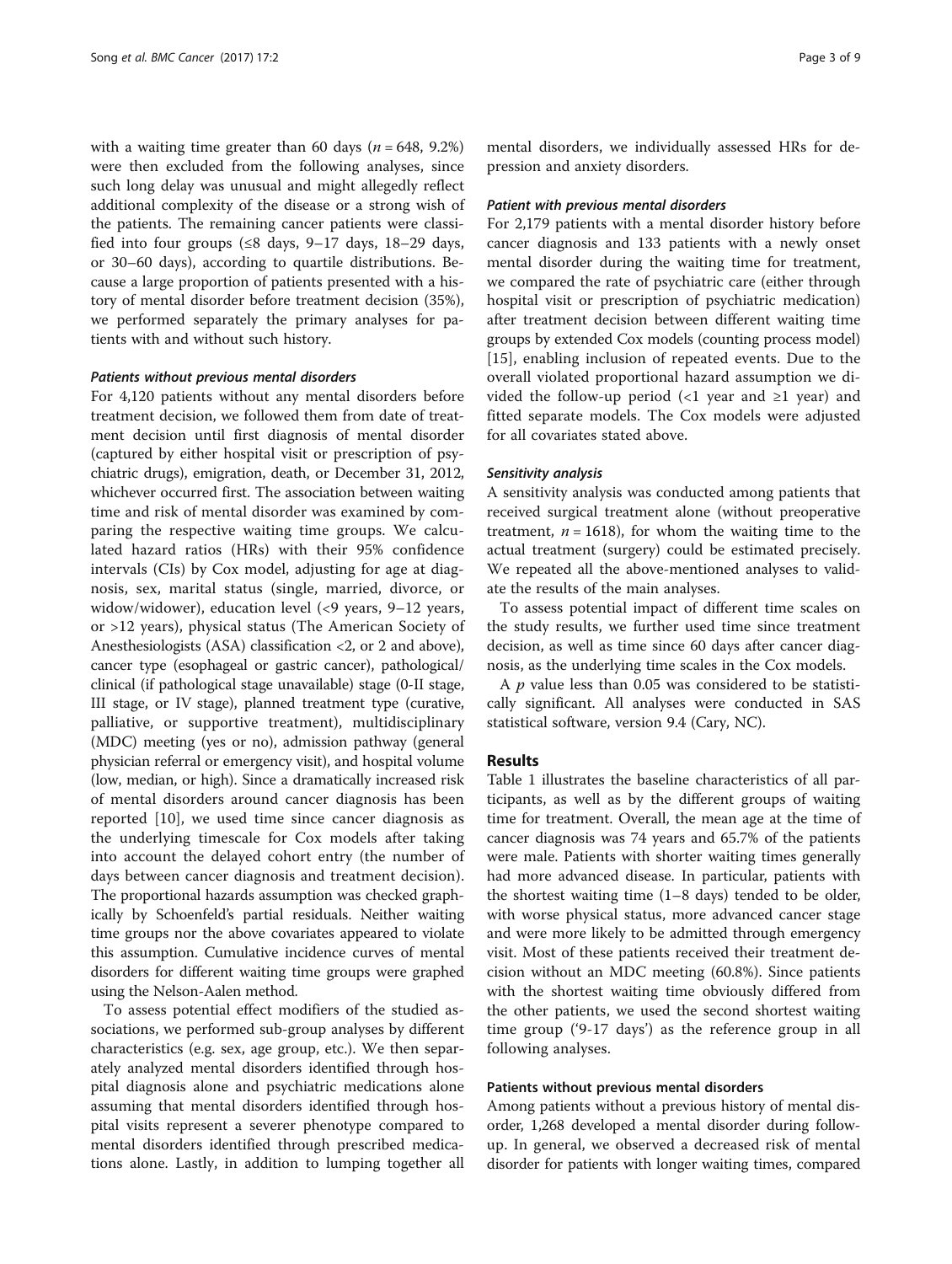<span id="page-3-0"></span>Table 1 Characteristics of patients with a newly diagnosed esophageal or gastric cancer, by different waiting time groups

| Characteristics                                                         | All             | Waiting time groups |                 |                 |                 |                 |  |
|-------------------------------------------------------------------------|-----------------|---------------------|-----------------|-----------------|-----------------|-----------------|--|
|                                                                         |                 | 1-8 days            | $9-17$ days     | 18-29 days      | 30-60 days      | $>60$ days      |  |
| Number of patients                                                      | 7080            | 1733                | 1542            | 1556            | 1601            | 648             |  |
| Demographic factors                                                     |                 |                     |                 |                 |                 |                 |  |
| Age, mean $\pm$ SD, years                                               | $71.4 \pm 11.9$ | $73.7 \pm 12.5$     | $70.4 \pm 12.2$ | $70.4 \pm 11.6$ | $71.1 \pm 11.1$ | $70.3 \pm 11.1$ |  |
| Gender (% male)                                                         | 65.7            | 63.1                | 67.1            | 66.3            | 65.5            | 69.0            |  |
| Material status, n (%)                                                  |                 |                     |                 |                 |                 |                 |  |
| Single                                                                  | 914 (12.9)      | 235 (13.6)          | 227 (14.7)      | 180 (11.6)      | 189 (11.8)      | 83 (12.8)       |  |
| Married                                                                 | 3626 (51.2)     | 797 (46.0)          | 806 (52.3)      | 843 (54.2)      | 842 (52.6)      | 338 (52.2)      |  |
| Divorce                                                                 | 1158 (16.4)     | 284 (16.4)          | 236 (15.3)      | 242 (15.6)      | 284 (17.7)      | 112 (17.3)      |  |
| Widow/widower                                                           | 1368 (19.3)     | 411 (23.7)          | 271 (17.6)      | 288 (18.5)      | 283 (17.7)      | 115 (17.8)      |  |
| Missing                                                                 | 14(0.2)         | 6(0.3)              | 2(0.1)          | 3(0.2)          | 3(0.2)          | 0(0.0)          |  |
| Education level, n (%)                                                  |                 |                     |                 |                 |                 |                 |  |
| $< = 9$ years                                                           | 3070 (43.4)     | 778 (44.9)          | 655 (42.5)      | 643 (41.3)      | 700 (43.7)      | 294 (45.4)      |  |
| $10-12$ years                                                           | 2561 (36.2)     | 586 (33.8)          | 545 (35.3)      | 578 (37.2)      | 600 (37.5)      | 252 (38.9)      |  |
| $> = 12$ years                                                          | 1038 (14.7)     | 227 (13.1)          | 239 (15.5)      | 255 (16.4)      | 235 (14.7)      | 82 (12.7)       |  |
| Missing                                                                 | 411 (5.8)       | 142 (8.2)           | 103(6.7)        | 80(5.1)         | 66 (4.1)        | 20(3.1)         |  |
| Disease-related factors                                                 |                 |                     |                 |                 |                 |                 |  |
| Time of follow-up (months, until death, emigration or the end of study) |                 |                     |                 |                 |                 |                 |  |
| $Mean \pm SD$                                                           | $15.6 \pm 18.0$ | $10.4 \pm 16.1$     | $13.0 \pm 15.8$ | $16.3 \pm 17.7$ | $18.5 \pm 18.0$ | $26.6 \pm 21.5$ |  |
| Hospital Volume                                                         |                 |                     |                 |                 |                 |                 |  |
| Low (<20 cases/year)                                                    | 3310 (46.8)     | 975 (56.3)          | 749 (48.6)      | 664 (42.7)      | 659 (41.2)      | 263 (40.5)      |  |
| Median (20-40 cases/year)                                               | 1868 (26.4)     | 442 (25.5)          | 456 (29.5)      | 420 (27.0)      | 387 (24.1)      | 163(25.2)       |  |
| High (>40 cases/year)                                                   | 1899 (26.8)     | 314 (18.1)          | 337 (21.9)      | 471 (30.3)      | 555 (34.7)      | 222 (34.3)      |  |
| Missing                                                                 | 2(0.0)          | 0(0.0)              | 1(0.0)          | 0(0.0)          | 0(0.0)          | 3(0.0)          |  |
| ASA physical status, n (%)                                              |                 |                     |                 |                 |                 |                 |  |
| $\left\  - \right\ $                                                    | 4319 (61.0)     | 902 (52.1)          | 970 (62.9)      | 1023 (65.8)     | 1030 (64.3)     | 394 (60.7)      |  |
| $III-N$                                                                 | 2588 (36.6)     | 791 (45.6)          | 529 (34.3)      | 494 (31.8)      | 539 (33.7)      | 235 (36.3)      |  |
| Missing                                                                 | 173(2.4)        | 40(2.3)             | 43 (2.8)        | 39(2.4)         | 32(2.0)         | 19(2.9)         |  |
| Cancer type, n (%)                                                      |                 |                     |                 |                 |                 |                 |  |
| Gastric cancer                                                          | 3562 (50.3)     | 1004 (57.9)         | 788 (51.1)      | 737 (47.4)      | 715 (44.7)      | 318 (49.1)      |  |
| Esophageal cancer                                                       | 3518 (49.7)     | 729 (42.1)          | 754 (48.9)      | 819 (52.6)      | 886 (55.3)      | 330 (50.9)      |  |
| Cancer stage, n (%)                                                     |                 |                     |                 |                 |                 |                 |  |
| Stage 0                                                                 | 191 (2.70)      | 24 (1.38)           | 24 (1.56)       | 29 (1.86)       | 52 (3.25)       | 62 (9.57)       |  |
| Stage I                                                                 | 905 (12.8)      | 131 (7.56)          | 157 (10.2)      | 226 (14.5)      | 260 (16.2)      | 131 (20.2)      |  |
| Stage II                                                                | 924 (13.1)      | 155 (8.94)          | 200 (13.0)      | 252 (16.2)      | 236 (14.7)      | 81 (12.5)       |  |
| Stage III                                                               | 2824 (39.9)     | 688 (39.7)          | 601 (39.0)      | 615 (39.5)      | 671 (41.9)      | 249 (38.4)      |  |
| Stage IV                                                                | 2188 (30.9)     | 726 (41.9)          | 557 (36.1)      | 423 (27.2)      | 369 (23.1)      | 113 (17.4)      |  |
| Missing                                                                 | 48 (0.7)        | 9(0.5)              | 3(0.2)          | 11(0.7)         | 13(0.8)         | 12(1.9)         |  |
| Admission type, n (%)                                                   |                 |                     |                 |                 |                 |                 |  |
| GP referral                                                             | 5406 (76.4)     | 1071 (61.8)         | 1128 (73.2)     | 1303 (83.7)     | 1367 (85.4)     | 537 (82.9)      |  |
| Emergency intake                                                        | 1517 (21.4)     | 627 (36.2)          | 367 (23.8)      | 225 (14.5)      | 201 (12.6)      | 97 (15.0)       |  |
| Missing                                                                 | 157 (2.2)       | 35 (2.0)            | 47(3.0)         | 28 (1.8)        | 33 (2.0)        | 14(2.1)         |  |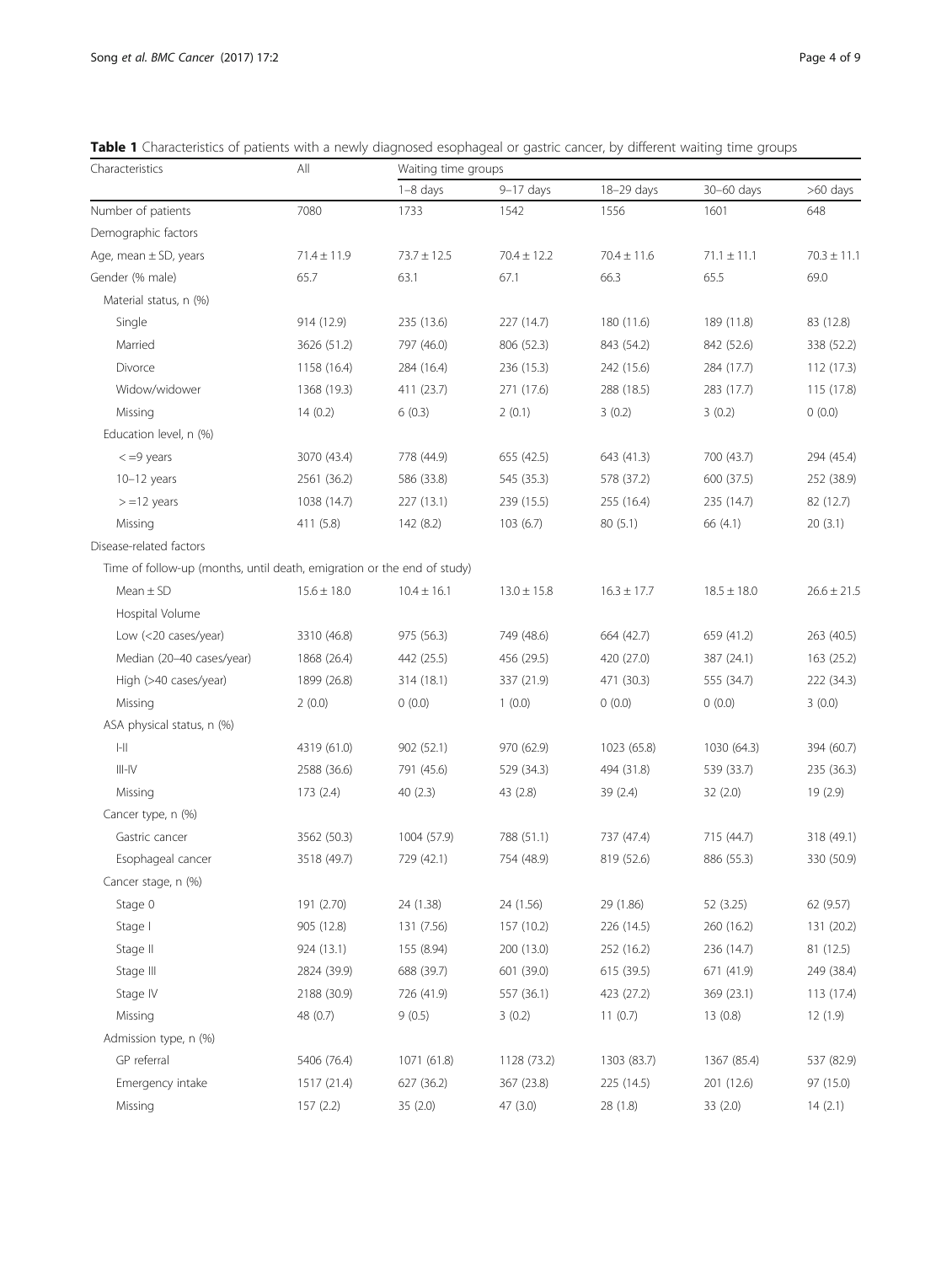| Treatment decided through multidisciplinary conference, n (%) |             |             |            |            |             |            |  |
|---------------------------------------------------------------|-------------|-------------|------------|------------|-------------|------------|--|
| Yes                                                           | 4080 (57.6) | 668 (38.6)  | 929 (60.3) | 990 (63.6) | 1074 (67.1) | 419 (64.7) |  |
| <b>No</b>                                                     | 2953 (41.7) | 1053 (60.8) | 599 (38.9) | 556 (35.7) | 521 (32.5)  | 224 (34.6) |  |
| Missing                                                       | 47(0.7)     | 12(0.6)     | 14(0.8)    | 10(0.7)    | 6(0.4)      | 5(0.7)     |  |
| Planned treatment type, n (%)                                 |             |             |            |            |             |            |  |
| Curative                                                      | 3038 (42.9) | 484 (27.9)  | 607 (39.4) | 783 (50.3) | 824 (51.5)  | 340 (52.5) |  |
| Palliative                                                    | 2631 (37.2) | 714 (41.2)  | 663 (43.0) | 547 (35.2) | 548 (34.2)  | 159 (24.5) |  |
| Supportive                                                    | 1400 (19.8) | 531 (30.6)  | 271 (17.6) | 226 (14.5) | 227(14.2)   | 145 (22.4) |  |
| Missing                                                       | 11(0.1)     | 4(0.3)      | 1(0.0)     | 0(0.0)     | 2(0.1)      | 4(0.6)     |  |

Table 1 Characteristics of patients with a newly diagnosed esophageal or gastric cancer, by different waiting time groups (Continued)

SD standard deviation, ASA American Society of Anesthesiologists

to the reference group ('9–17 days') (Table 2); the multivariable adjusted HRs for all mental disorders were 1.07 (95% CI 0.91–1.25) for a waiting time of '1–8 days', 0.86 (95% CI 0.73–1.01) for '18–29 days', and 0.79 (95% CI 0.67–0.93) for '30–60 days'. A clear trend of decreasing HRs with increasing waiting time was also noted  $(p$  for trend < 0.0001). Similar patterns of HRs were noted for mental disorders identified through hospital diagnosis or through drug prescription alone. The results for depression and anxiety did not differ largely from all mental disorders, although patients with the shortest waiting time appeared to have higher risk of anxiety, but not depression, compared to the reference group (Table 2).

Time since treatment decision (follow-up period), psychical status, cancer type, cancer stage, age group, education level, marital status, whether or not having MDC meeting, treatment plan or hospital volume did not modify these results further (Additional file [1](#page-7-0): Table S1). The cumulative incidence curves (Fig. [1](#page-5-0)) illustrate the occurrence of mental disorders during follow-up by different groups of waiting times (since the curves didn't adjust for any covariates, they actually reflect a hypothetical scenario that all patients would survive during follow-up) and show that patients with longer waiting times had lower cumulative incidence rates of mental disorders after treatment decision.

# Patients with previous mental disorders

Among 2179 patients with previous history of mental disorders, 68.8% received psychological care after the decision date of cancer treatment. Prolonged waiting time for cancer treatment was associated with an increased rate of hospital visits for mental disorders during the first year after treatment (Table [3](#page-5-0)), illustrating a 37.5% higher rate of psychiatric hospital care per increasing waiting time (95% CI 15.6–63.5%,  $p$  for trend = 0.0002). This risk elevation was more pronounced for patients with only a history of psychiatric medication use but no hospital visit for mental disorders before treatment ( $n =$ 1,361), for whom the rate of hospital visits increased by 49.0% per increasing waiting time group (95% CI 18.4%– 87.4%) during the first year after treatment. The pattern was less clear beyond one year after treatment decision or for psychiatric medication use (Table [3\)](#page-5-0).

# Sensitivity analysis

Analyses restricted to patients that received surgical treatment alone yielded similar results as the primary analyses, with the exception that among patients with a history of psychiatric disorders  $(n = 473)$ , the elevated rate of hospital visit for mental disorders by longer waiting times appeared also beyond one year after treatment

Table 2 Hazard ratios (HRs) and 95% confidence intervals (CIs)<sup>\*</sup> for mental disorders among patients without mental disorder history  $(n = 4,120)$ , by different waiting time groups

| Outcomes                                                 | Number of cases | $1-8$ davs          | $9-17$ davs      | 18-29 days          | $30-60$ days        |
|----------------------------------------------------------|-----------------|---------------------|------------------|---------------------|---------------------|
| All mental disorders                                     | 1268            | $1.07(0.91 - 1.25)$ | 1.00 (reference) | $0.86(0.73 - 1.01)$ | $0.79(0.67 - 0.93)$ |
| Mental disorders identified by in-/out-patient diagnosis | 129             | $0.79(0.47 - 1.34)$ | 1.00 (reference) | $0.85(0.54 - 1.33)$ | $0.56(0.34 - 0.93)$ |
| Mental disorders identified through drug prescription    | 1227            | $1.09(0.93 - 1.29)$ | 1.00 (reference) | $0.88(0.75 - 1.04)$ | $0.82(0.69 - 0.97)$ |
| Depression (ICD10:F32,F33 or/and ATC N06A)               | 317             | $0.96(0.69 - 1.34)$ | 1.00 (reference) | $0.91(0.67 - 1.23)$ | $0.66(0.48 - 0.92)$ |
| Anxiety (ICD10:F40,F41 or/and ATC N05B)                  | 799             | $1.21(0.99 - 1.48)$ | 1.00 (reference) | $0.87(0.71 - 1.06)$ | $0.84(0.68 - 1.03)$ |

\*Adjusted for age, sex, marital status (single, married, divorce, widow/widower), education level (<9 years, 9–12 years, >12 years), physical status (The American Society of Anesthesiologists (ASA) classification <2, 2 and above), cancer type (esophageal/gastric cancer), stage (0, I, II, III, IV stage), and planned treatment type (curative, palliative, or supportive treatment), multidisciplinary meeting (yes/no), admission pathway (general physician referral / emergency intake), hospital volume (low, median, high)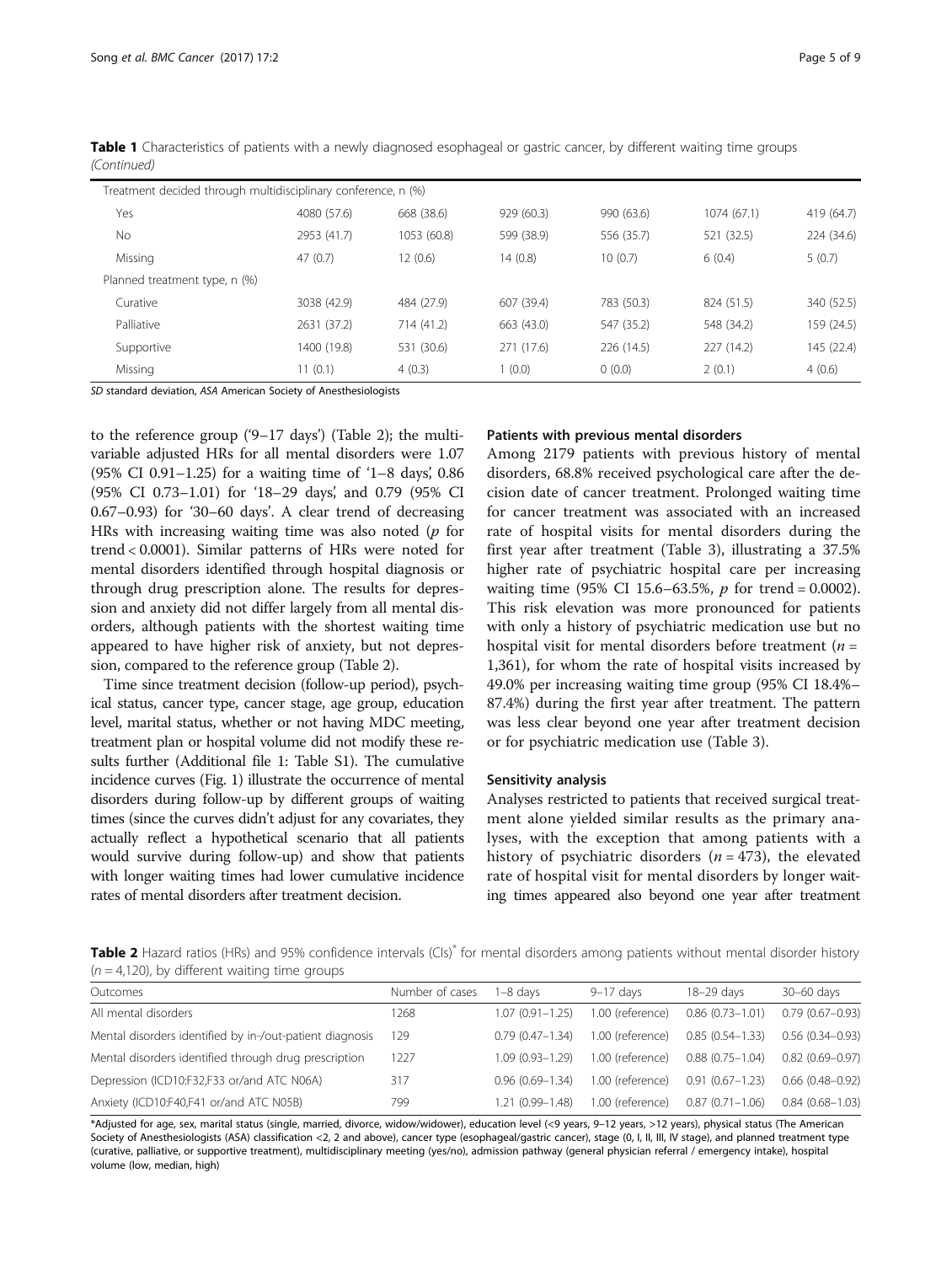<span id="page-5-0"></span>

(Additional file [2:](#page-7-0) Table S2). Alternative underlying time scales barely changed the results (data not shown).

# Discussion

The impact of waiting time for treatment has mostly been studied in terms of cancer survival among patients with esophageal or gastric cancer [[8, 16](#page-7-0)]. To the best of our knowledge, this is the first large nationwide cohort study describing the association between waiting time for cancer treatment and mental health in patients with esophageal or gastric cancer. Our study sheds further light on the complexity of waiting time management, by highlighting a need to take into account different domains of patient well-being in addition to the overall survival. The complexity is further reflected by the

potential differential impact of waiting time for treatment for different patients, depending on past psychiatric vulnerabilities. Specifically, while patients without any previous mental disorders may benefit from longer waiting times, in terms of future mental health, patients with previous mental disorders seem to benefit from a quick treatment decision.

Long waiting times for diagnosis and treatment are always of concern for the patients and the healthcare providers [\[5](#page-7-0)]. In Sweden, factors that could affect the waiting time of cancer treatment decision include the speed of the completion of staging information (mainly related to waiting time for radiological examinations), patients' wishes, as well as availability of MDC meeting (which normally hold once per week, meaning up to six

**Table 3** Comparison of the rate of psychiatric care among patients with preexisting mental disorders ( $n = 2,312$ ), by different waiting time groups

| Waiting<br>time<br>group | Hazard Ratios (HRs) and 95% Confidence Intervals (CIs) <sup>a</sup> |                     |                     |                     |                          |                     |  |  |  |
|--------------------------|---------------------------------------------------------------------|---------------------|---------------------|---------------------|--------------------------|---------------------|--|--|--|
|                          | All psychiatric cares                                               |                     | Hopsital visits     |                     | Medication prescriptions |                     |  |  |  |
|                          | $\leq$ 1 year                                                       | >1 year             | $\leq$ 1 year       | $>1$ year           | $\leq$ 1 year            | >1 year             |  |  |  |
| $1-8$ days               | $0.90(0.74 - 1.10)$                                                 | $0.68(0.44 - 1.07)$ | $0.80(0.49 - 1.31)$ | $0.36(0.14 - 0.91)$ | $0.90(0.74 - 1.10)$      | $0.72(0.46 - 1.13)$ |  |  |  |
| $9-17$ days              | 1.00 (reference)                                                    | 1.00 (reference)    | 1.00 (reference)    | 1.00 (reference)    | 1.00 (reference)         | 1.00 (reference)    |  |  |  |
| 18-29 days               | $1.04(0.86 - 1.26)$                                                 | $0.84(0.51 - 1.24)$ | 1.49 (0.98-2.25)    | $0.80(0.38 - 1.72)$ | $1.01(0.83 - 1.23)$      | $0.79(0.51 - 1.22)$ |  |  |  |
| 30-60 days               | $1.09(0.91 - 1.32)$                                                 | $0.70(0.47 - 1.02)$ | $2.01(1.24 - 3.24)$ | $0.51(0.24 - 1.07)$ | $1.03(0.85 - 1.24)$      | $0.71(0.48 - 1.04)$ |  |  |  |

and Estimated by extended Cox model, adjusting for age, sex, marital status (single, married, divorce, widow/widower), education level (<9 years, 9-12 years, >12 years), <a> physical status (The American Society of Anesthesiologists (ASA) classification <2, 2 and above), cancer type (esophageal/gastric cancer), stage (0, I, II, III, IV stage), and planned treatment type (curative, palliative, or supportive treatment), multidisciplinary meeting (yes/no), admission pathway (general physician referral / emergency intake), hospital volume (low, median, high)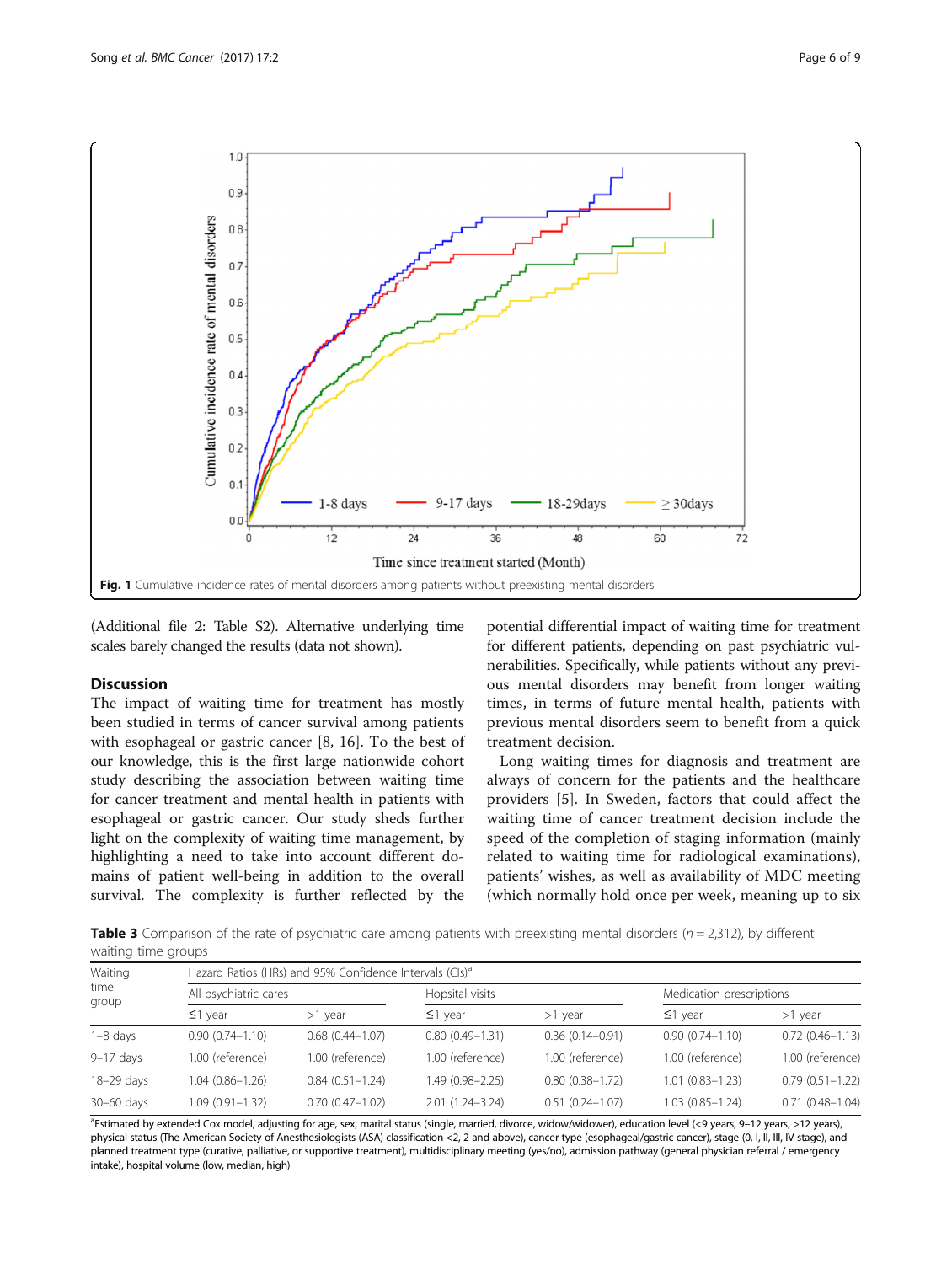days waiting time for some patients). According to our NREV database, 70% of the patients with esophageal or gastric cancer received treatment decision within 30 days after cancer diagnosis. The median waiting time for operation was however more than two months (67 days), and half of the patients received neoadjuvant therapy before the operation. Reduction in the medical delays before therapeutic intervention has proven to be of paramount importance for critical and urgent conditions such as stroke [\[17\]](#page-7-0), myocardial infarction [\[18\]](#page-7-0). However, the importance of medical delays for chronic diseases including cancer is inconclusive. Most studies found null impact of waiting time on cancer specific survival, including gastroesophageal [[7, 8](#page-7-0), [16\]](#page-7-0), colorectal [\[19\]](#page-7-0), lung [\[20\]](#page-7-0), and pancreatic [[6\]](#page-7-0) cancers. Other studies claimed however that a detrimental effect on the prognosis could be introduced if certain waiting time threshold was exceeded. For example, prolonged interval between diagnostic imaging and resection over 32 days for pancreatic cancer was associated with significantly increased risk of unexpected tumor progress as determined at laparotomy [[21\]](#page-7-0). A recent population-based study [\[22](#page-8-0)] emphasized a significantly lower overall survival among patients with non-metastatic invasive breast cancer after 30 days waiting time for surgery (approximately 10% decreasing survival for every 30-day increment in waiting). Similarly, shorter overall survival has been suggested for 60 and more days of waiting time for head and neck cancers [[23](#page-8-0), [24\]](#page-8-0), and for 12 and more days of waiting time for uterine cancers [\[25](#page-8-0)].

The psychological consequences of lengthy waiting time for treatment among cancer patients remain largely unknown. Our finding of the inverse assocation between waiting time and new onset mental disorders corroborates is unexpected, but corroborates the findings of a descriptive study including 21 breast cancer patients [\[26\]](#page-8-0), which hypothesized that a proper interval between cancer diagnosis and start of treatment might be necessary and beneficial in terms of facilitating psychological adaptation [[27](#page-8-0)]. A retrospective Dutch study including 202 breast cancer patients also implied that waiting time for diagnosis, but not waiting time for surgery, could affect the emotional well-being of cancer patients [\[28\]](#page-8-0). Considering that the pressure of providing speedy treatment might lead to reduced care quality [\[29, 30](#page-8-0)], short waiting time scheme should be designed and utilized with full caution.

Nevertheless, for patients with a history of mental disorders, the necessity of speedy cancer treatment seems to be justified. Clinical studies [[31](#page-8-0)–[33\]](#page-8-0) indicated a similar cancer incidence but excess cancer mortality among patients with psychiatric diagnoses, compared to individuals without such comorbidity. Delayed diagnosis, and therefore a presentation at an advanced tumor stage at cancer diagnosis might be one possible explanation underlying such excess mortality [\[34\]](#page-8-0). However, UK researchers [[35](#page-8-0)]

observed a worse survival outcome for cancer patients with a history of mental illness, although these patients did indeed not have more advanced cancers at diagnosis, suggesting that the differential survival might instead be driven by factors during the process of cancer care after diagnosis. In the present study, we demonstrated that patients with history of psychiatric disorders with longer waiting times for cancer treatment had increased needs of hospital care for mental health during the first year after treatment. Psychiatric symptoms might affect patients' physical health, responsiveness to cancer treatment, and compliance to treatment regime (e.g. tolerance to intensive regimes) [[33](#page-8-0), [36\]](#page-8-0), leading to altered overall survival in the long run. Improved prognosis might therefore be expected as a consequence of investment in timely treatment for such patients.

The major strength of our study is the large-scale population-based cohort design, with all information regarding cancer diagnosis, treatment, and mental disorders collected prospectively and independently. The linked data from death and emigration registers ensured the completeness of follow-up information. The availability of detailed questionnaire data from the quality register enabled considerations of a wide range of patient and tumor characteristics during the analysis.

Lack of data on the exact starting date of cancer treatment is a limitation. But the similar results of the sensitivity analysis by restricting to patients with surgical treatment alone relieved this concern. Further, the application of drug register for case identification, on one hand, increased the sensitivity by capturing undiagnosed patients who experienced difficulties in emotional responses [\[37\]](#page-8-0), while reduced the possibility of underestimation caused by the prioritized cancer management—this might be especially true for patients in the shortest waiting group (i.e., more advanced diseases), being indicated by inconsistent HRs observed for diagnosed mental disorders and disorders identified by medication. However, on the other hand, the misclassification induced by this broad definition might exist, considering that antidepressant drug was not exclusively used for mental problems among cancer patients.

The potential influence of uneven mortality rates between patients with different waiting times (i.e., competing risks) on the present findings needs to be considered. However, informative censoring should have been alleviated sufficiently after adjusting for all prognostic indicators (i.e. cancer stage, therapy type, admission pattern, etc.) in the regression models. Also, similar results from subgroups analysis further relieved such concern. Moreover, although we cannot rule out possible residual confounding due to shared risk factors between cancer and mental disorders, the divergent result patterns between patients with and without mental disease history argues clearly such possibility.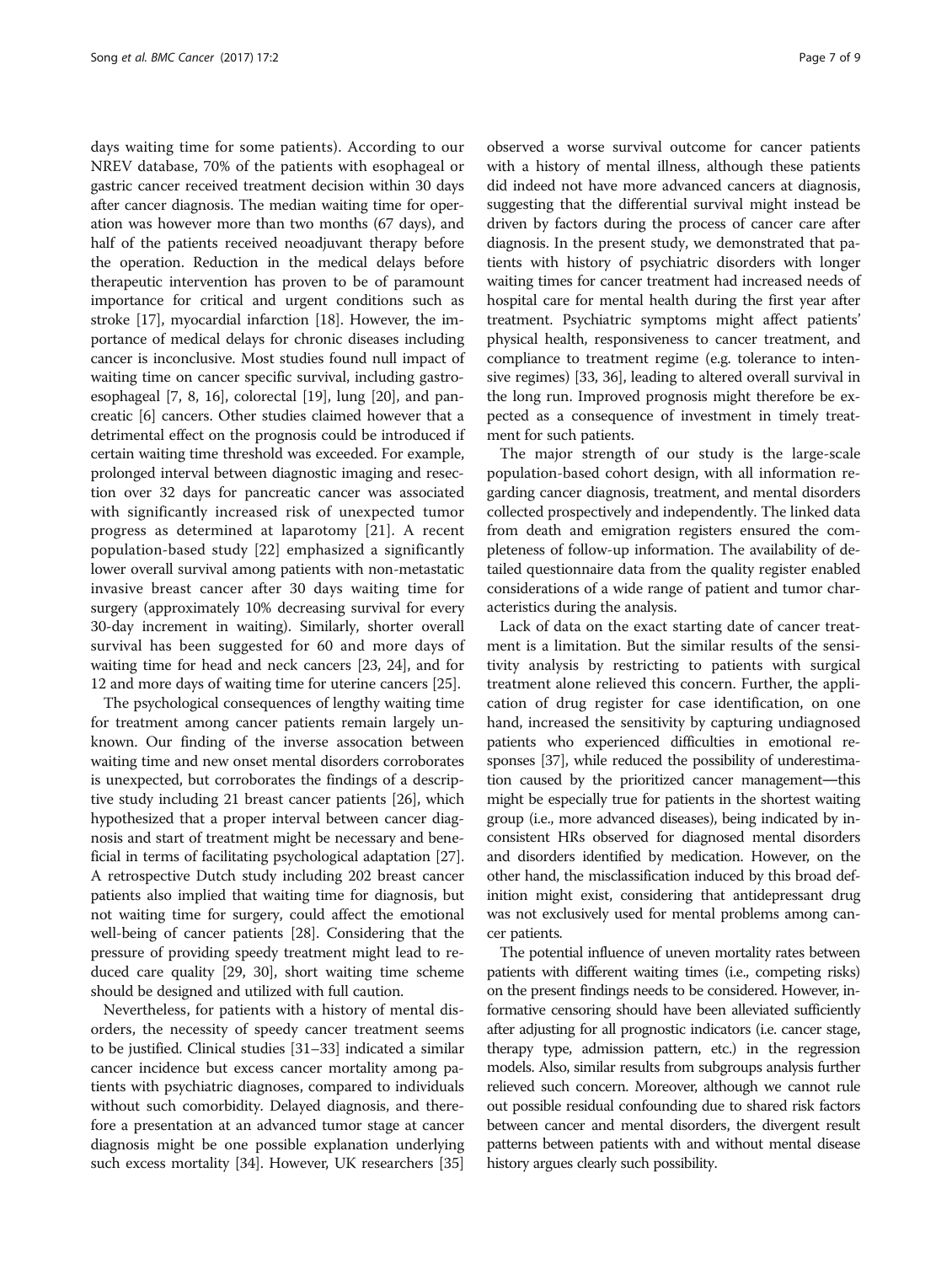# <span id="page-7-0"></span>Conclusions

In conclusion, our study suggests the treatment delays after a diagnosis of esophageal or gastric cancer might be detrimental for the mental health of patients with preexisting mental disorder, at least during the first year after treatment. For patients without a mental disorder history, however, longer waiting times seem to be linked with a lower risk of new onset mental disorders after treatment.

# Additional files

[Additional file 1: Table S1.](dx.doi.org/10.1186/s12885-016-3013-7) Subgroup analyses for patients with different characteristics. (DOC 74 kb)

[Additional file 2: Table S2.](dx.doi.org/10.1186/s12885-016-3013-7) Sensitivity analysis, restricted to patients with surgical treatments alone. (DOC 33 kb)

#### Abbreviations

ASA: The American Society of Anesthesiologists; CI: Confidence interval; HR: Hazard ratio; ICD: International Classification of Diseases codes; MDC: Multidisciplinary; NREV: National Quality Register for Esophageal and Gastric Cancers

### Acknowledgments

Not applicable.

#### Funding

This study was partly supported by the Swedish Cancer Society (grant No: CAN 2014/417).

#### Availability of data and materials

The data that support the findings of this study are available from a third party (i.e., Northern Regional Cancer Centre in Umeå as managers of NREV database, Swedish National Board of Health and Welfare, and Statistics Sweden) and but restrictions apply to the availability of these data, which were used under license for the current study, and so are not publicly available. Data are however available from the authors upon reasonable request and with permission of the third party.

#### Authors' contributions

Study concept and design: FF, UV, HS, MN, ML; data collection: JJ, LL; data analysis: HS, FF, TA, and DL; data interpretation: HS, FF, UV, TA, LL, JJ, MN, and ML; drafting of the manuscript: HS, FF, UV, TA, DL, CH, WY, LL, JJ, MN, and ML. All authors read and approved the final manuscript.

#### Competing interests

The authors declare that they have no competing interests.

#### Consent for publication

Not applicable.

## Ethics approval and consent to participate

This study was approved by the Regional Ethical Review Board in Stockholm, Sweden (Dnr 2013/596-31/3). Since we used de-identified register data, individual informed consent was not sought in line with institutional regulations.

#### Author details

<sup>1</sup>Department of Medical Epidemiology and Biostatistics, Karolinska Institutet, Box 281, Stockholm SE171 77, Sweden. <sup>2</sup>Center of Public Health Sciences, Faculty of Medicine, University of Iceland, Reykjavík, Iceland. <sup>3</sup>Department of Epidemiology, Harvard T.H. Chan School of Public Health, Boston, MA, USA. 4 Department of Documentation & Quality, Danish Cancer Society, Copenhagen, Denmark. <sup>5</sup>Division of Surgery, Department of Clinical Science Intervention and Technology, Karolinska Institutet and Centre for Digestive

Diseases, Karolinska University Hospital, Stockholm, Sweden. <sup>6</sup>Department of Surgery, Skåne University Hospital, Lund, Sweden.

# Received: 5 August 2016 Accepted: 16 December 2016 Published online: 03 January 2017

#### References

- 1. Washington K. 7th edition of the AJCC cancer staging manual: stomach. Ann Surg Oncol. 2010;17(12):3077–9.
- 2. Rice TW, Blackstone EH, Rusch VW. 7th edition of the AJCC Cancer Staging Manual: esophagus and esophagogastric junction. Ann Surg Oncol. 2010;17(7):1721–4.
- 3. Matsuo K, Opper NR, Ciccone MA, Garcia J, Tierney KE, Baba T, Muderspach LI, Roman LD. Time interval between endometrial biopsy and surgical staging for type I endometrial cancer association between tumor characteristics and survival outcome. Obstet Gynecol. 2015;125(2):424–33.
- 4. Comber H, Cronin DP, Deady S, Lorcain PO, Riordan P. Delays in treatment in the cancer services: impact on cancer stage and survival. Ir Med J. 2005;98(8):238–9.
- 5. Department of Health. The NHS cancer plan. Department of Health, London; 2000.
- 6. Raptis DA, Fessas C, Belasyse-Smith P, Kurzawinski TR. Clinical presentation and waiting time targets do not affect prognosis in patients with pancreatic cancer. Surgeon. 2010;8(5):239–46.
- 7. Spahos T, Hindmarsh A, Cameron E, Tighe MR, Igali L, Pearson D, Rhodes M, Lewis MP. Endoscopy waiting times and impact of the two week wait scheme on diagnosis and outcome of upper gastrointestinal cancer. Postgrad Med J. 2005;81(961):728–30.
- 8. Sharpe D, Williams RN, Ubhi SS, Sutton CD, Bowrey DJ. The "two-week wait" referral pathway allows prompt treatment but does not improve outcome for patients with oesophago-gastric cancer. Eur J Surg Oncol. 2010;36(10):977–81.
- 9. Mitchell AJ, Chan M, Bhatti H, Halton M, Grassi L, Johansen C, Meader N. Prevalence of depression, anxiety, and adjustment disorder in oncological, haematological, and palliative-care settings: a meta-analysis of 94 interviewbased studies. Lancet Oncol. 2011;12(2):160–74.
- 10. Lu D, Andersson TM, Fall K, Hultman CM, Czene K, Valdimarsdottir U, Fang F. Clinical Diagnosis of Mental Disorders Immediately Before and After Cancer Diagnosis: A Nationwide Matched Cohort Study in Sweden. JAMA Oncol. 2016;2(9):1188–96.
- 11. Stitzenberg KB, Sigurdson ER, Egleston BL, Starkey RB, Meropol NJ. Centralization of cancer surgery: implications for patient access to optimal care. J Clin Oncol. 2009;27(28):4671–8.
- 12. Bilimoria KY, Ko CY, Tomlinson JS, Stewart AK, Talamonti MS, Hynes DL, Winchester DP, Bentrem DJ. Wait times for cancer surgery in the United States: trends and predictors of delays. Ann Surg. 2011;253(4):779–85.
- 13. Liederbach E, Sisco M, Wang C, Pesce C, Sharpe S, Winchester DJ, Yao K. Wait times for breast surgical operations, 2003–2011: a report from the National Cancer Data Base. Ann Surg Oncol. 2015;22(3):899–907.
- 14. Linder G, Lindblad M, Djerf P, Elbe P, Johansson J, Lundell L, Hedberg J. Validation of data quality in the Swedish National Register for Oesophageal and Gastric Cancer. Br J Surg. 2016;103(10):1326–35.
- 15. Guo Z, Gill TM, Allore HG. Modeling repeated time-to-event health conditions with discontinuous risk intervals. An example of a longitudinal study of functional disability among older persons. Methods Inf Med. 2008;47(2):107–16.
- 16. Visser E, Leeftink AG, van Rossum PS, Siesling S, van Hillegersberg R, Ruurda JP. Waiting Time from Diagnosis to Treatment has no Impact on Survival in Patients with Esophageal Cancer. Ann Surg Oncol. 2016;23(8):2679–89.
- 17. Fassbender K, Walter S, Liu Y, Muehlhauser F, Ragoschke A, Kuehl S, Mielke O. "Mobile stroke unit" for hyperacute stroke treatment. Stroke. 2003;34(6):e44. 18. Raghavan R, Benzaquen BS, Rudski L. Timing of bypass surgery in stable
- patients after acute myocardial infarction. Can J Cardiol. 2007;23(12):976–82.
- 19. Helewa RM, Turner D, Park J, Wirtzfeld D, Czaykowski P, Hochman D, Singh H, Shu E, Mckay A. Longer waiting times for patients undergoing colorectal cancer surgery are not associated with decreased survival. J Surg Oncol. 2013;108(6):378–84.
- 20. Coughlin S, Plourde M, Guidolin K, Fortin D, Frechette E, Malthaner R, Inculet R. Is it safe to wait? The effect of surgical wait time on survival in patients with non-small cell lung cancer. Can J Surg. 2015;58(6):414–8.
- 21. Sanjeevi S, Ivanics T, Lundell L, Kartalis N, Andren-Sandberg A, Blomberg J, Del Chiaro M, Ansorge C. Impact of delay between imaging and